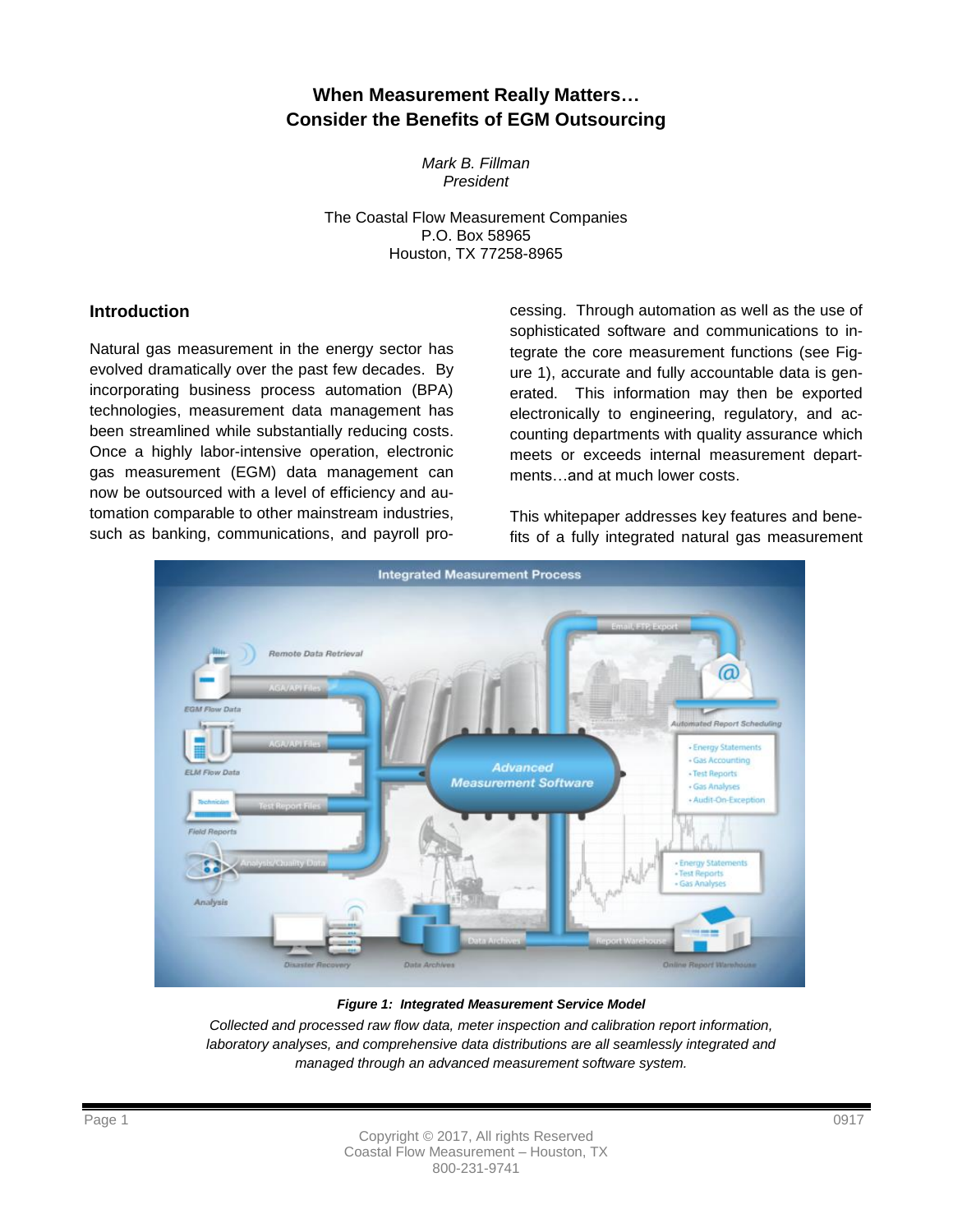process that was once only affordable to Fortune 500 companies but is now available to energy companies of any size as an outsourced service option.

### **Reduce Operating Expenses by 50%**

Figure 2 presents a comparison of operating expenses (OPEX) between traditional measurement and more advanced integrated-measurement processes. This financial analysis is based on the resources necessary to process 5,000 electronic gas measurement (EGM) orifice meter stations per month within a centralized EGM data management department. Capital expenditures (CAPEX) have been excluded.

| <b>EGM Department Operating Expense (OPEX) Comparison</b> |                                                       |                                               |
|-----------------------------------------------------------|-------------------------------------------------------|-----------------------------------------------|
|                                                           | <b>Traditional</b><br><b>Measurement</b><br>Operation | Integrated<br><b>Measurement</b><br>Operation |
| <b>Monthly Operating</b><br><b>Expenses</b>               |                                                       |                                               |
| Payroll                                                   | \$525,809                                             | \$281,775                                     |
| <b>Benefits</b><br>(Insurance/Retirement)                 | \$97,279                                              | \$47,176                                      |
| Office                                                    | \$64,958                                              | \$30,905                                      |
| Rent / Utilities                                          | \$39,983                                              | \$19,022                                      |
| Insurance                                                 | \$13,711                                              | \$6,523                                       |
| Auto                                                      | \$1,705                                               | \$811                                         |
| Training / T&E                                            | \$10,599                                              | \$5,042                                       |
| Legal Fees / Interest                                     | \$4,668                                               | \$2,221                                       |
| Indirect: Admin / IT / HR /<br>Accounting                 | \$31,355                                              | \$14,918                                      |
| <b>Total OPEX</b>                                         | \$790,067                                             | \$408,393                                     |

*Figure 2: EGM Data Management OPEX Comparison*

While CAPEX monthly expenses for a system of this size may broadly range from \$150K to \$750K, this category was excluded from the analysis to provide a more direct comparison of only OPEX. On that basis, Figure 2 demonstrates the potential to reduce measurement OPEX by approximately 50% through fully integrated measurement operations. Outsourcing to a professional services firm with extensive integrated-measurement experience and economies of scale largely eliminates CAPEX while providing

the additional operational benefits that are described below.

#### **Measurement Policy**

A comprehensive corporate natural gas measurement policy (see Figure 3), often provided by a fullservice outsource provider, offers a framework for

|   | Natural Gas Measurement Policy                                                                                                                                                                          |
|---|---------------------------------------------------------------------------------------------------------------------------------------------------------------------------------------------------------|
|   | <b>Typical Elements</b>                                                                                                                                                                                 |
|   | <b>Gas Measurement Policy</b>                                                                                                                                                                           |
|   | $\triangleright$ Measurement Objectives                                                                                                                                                                 |
| ⋗ | <b>Definitions</b>                                                                                                                                                                                      |
|   | > Policy Review                                                                                                                                                                                         |
| ⋗ | <b>Regulatory and Contractual Requirements</b>                                                                                                                                                          |
|   | $\triangleright$ Scheduling                                                                                                                                                                             |
|   | $\triangleright$ Meter Inspection and Calibration                                                                                                                                                       |
|   | $\triangleright$ Gas Quality Determinations                                                                                                                                                             |
|   | $\triangleright$ Data Validation and Editing                                                                                                                                                            |
|   | $\triangleright$ Volume and Energy Determinations                                                                                                                                                       |
|   | $\triangleright$ Data Collection                                                                                                                                                                        |
|   | <b>Data Retention</b>                                                                                                                                                                                   |
|   | $\triangleright$ Communications Between the Office and Field                                                                                                                                            |
|   | $\triangleright$ Gas Sales Verifications                                                                                                                                                                |
|   | <b>Measurement Mission Statement</b>                                                                                                                                                                    |
|   | To ensure that a hydrocarbon measurement program is developed,<br>deployed, and maintained to achieve established corporate objectives<br>and standards for measurement comprehensiveness and accuracy. |



producing accurate and accountable measurement data which is consistent with industry standards and best practices. One of the most important provisions of a formal measurement policy defines the data validation and editing requirements which are fundamental to the integrity of the finalized measurement data. Raw measurement data can be impacted by a wide range of potential error sources. Establishing error recognition parameters and defining how qualified analysts will evaluate suspect and missing data should always be a measurement policy requirement. Another valuable feature of a comprehensive measurement policy is that it provides a means to hold service providers accountable for meeting regulatory requirements (e.g., Sarbanes-Oxley, BLM, etc.), contractual obligations, and similar corporate objectives.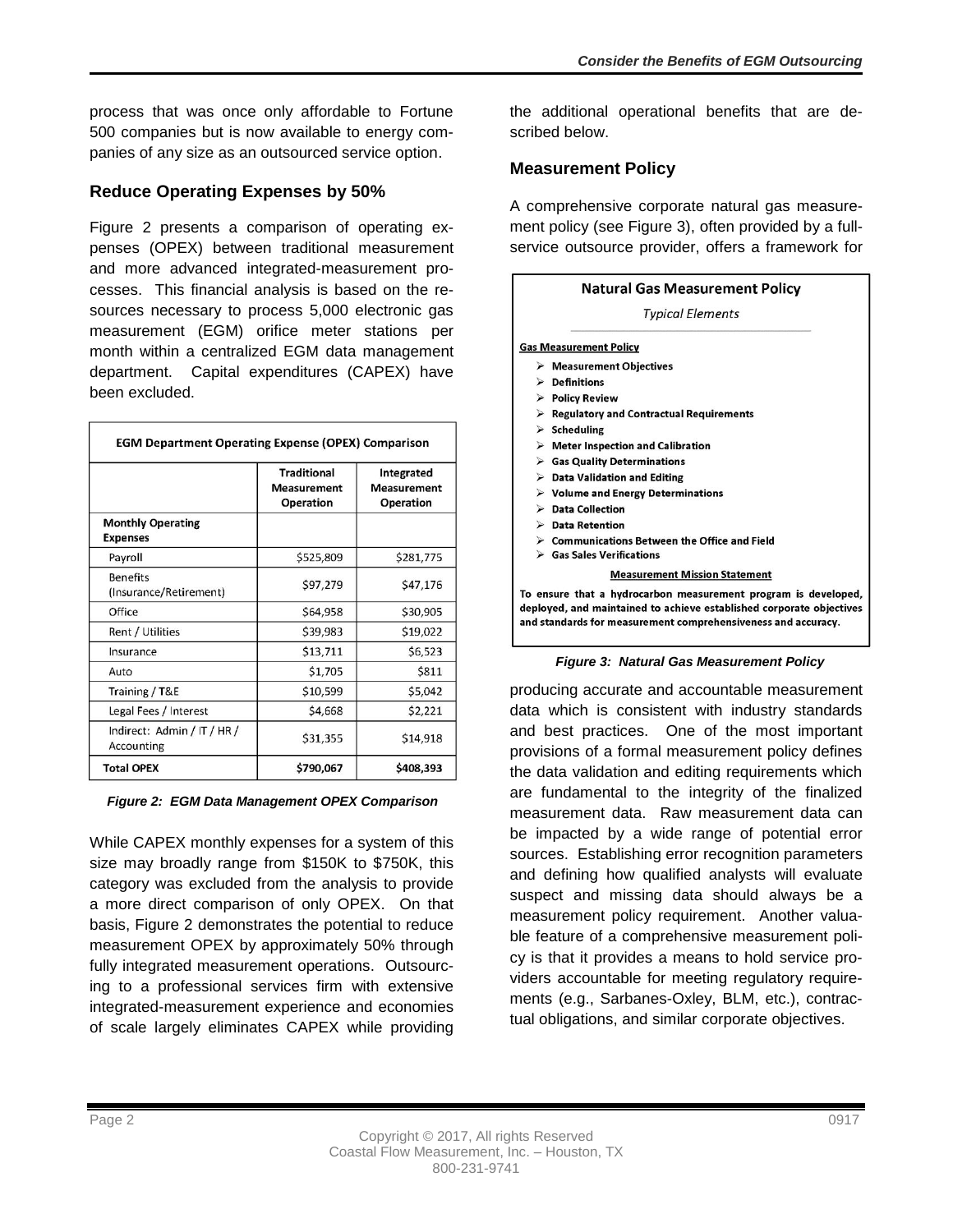## **Certified Measurement Analysts**

Certified Measurement Analysts working for an outsourced measurement service provider should have expertise and comprehensive experience with, at a minimum, the following:

- $\triangleright$  Fundamentals of gas measurement;
- $\triangleright$  Measurement policies;
- Effective use of leading-edge hydrocarbon measurement software;
- $\triangleright$  Meter station design and operation;
- $\triangleright$  System balancing;
- $\triangleright$  Natural gas sampling and the basics of chromatographic analysis;
- $\triangleright$  Identification and editing methods for the 50 most common sources of measurement error;
- $\triangleright$  Productivity software suites, such as Microsoft Office, Google Docs, OpenOffice, LibreOffice, etc.; and
- $\triangleright$  Excellent oral and written communications skills.

Analysts have an extremely important role in preparing volume and energy information for financial, regulatory, and engineering purposes, often within a very short time frame and set deadlines (e.g., "closeout"). While the job duties vary somewhat from company to company, this position is integral to the verification of billions of dollars in natural gas deliveries each month just within the U.S. The decisions for which Certified Measurement Analysts are accountable can have a tremendous impact on the bottom-line of companies which produce, process, and/or transport natural gas. Accordingly, the hiring, training, and retention of highly capable analysts should be a staffing priority.

## **Senior-level Hydrocarbon Measurement Subject Matter Experts (SMEs)**

While SMEs possess all of the qualifications of Certified Measurement Analysts, generally they should have a bachelor of science degree in an academic discipline such as engineering, physics, math, or science; a minimum of 10 years of related industry experience; and the ability to provide broad technical support, including design, training, "Lost and Un-Accounted For" (LUAF) reviews, sales (i.e., custody transfer) verification, and troubleshooting. In addition, SMEs should be up-to-date on all industry standards, routinely verifying that those standards and best practices are applied to the measurement and analytical processes performed by the Certified Measurement Analysts.

# **Electronic Gas Measurement Department Typical High-Level Organizational Chart**



*Figure 4: EGM Department Organization*

Figure 4 depicts a typical high-level organizational chart for an EGM department. When outsourcing is employed, some (or most) of these positions will reside with the outsourced service provider, with internal management and staff providing liaison between the organizations…especially for information dissemination to the required recipients.

## **Data Validation and Editing**

Sophisticated algorithms should be incorporated into the foundational hydrocarbon measurement software which are capable of detecting upset conditions or erroneous flow data by autonomously performing up to 350 validations on each flow record imported into the system. These expert systems allow analysts more time to concentrate on highly suspect data without having to manually scrutinize each record, and are key to the ability to automate and optimize the entire measurement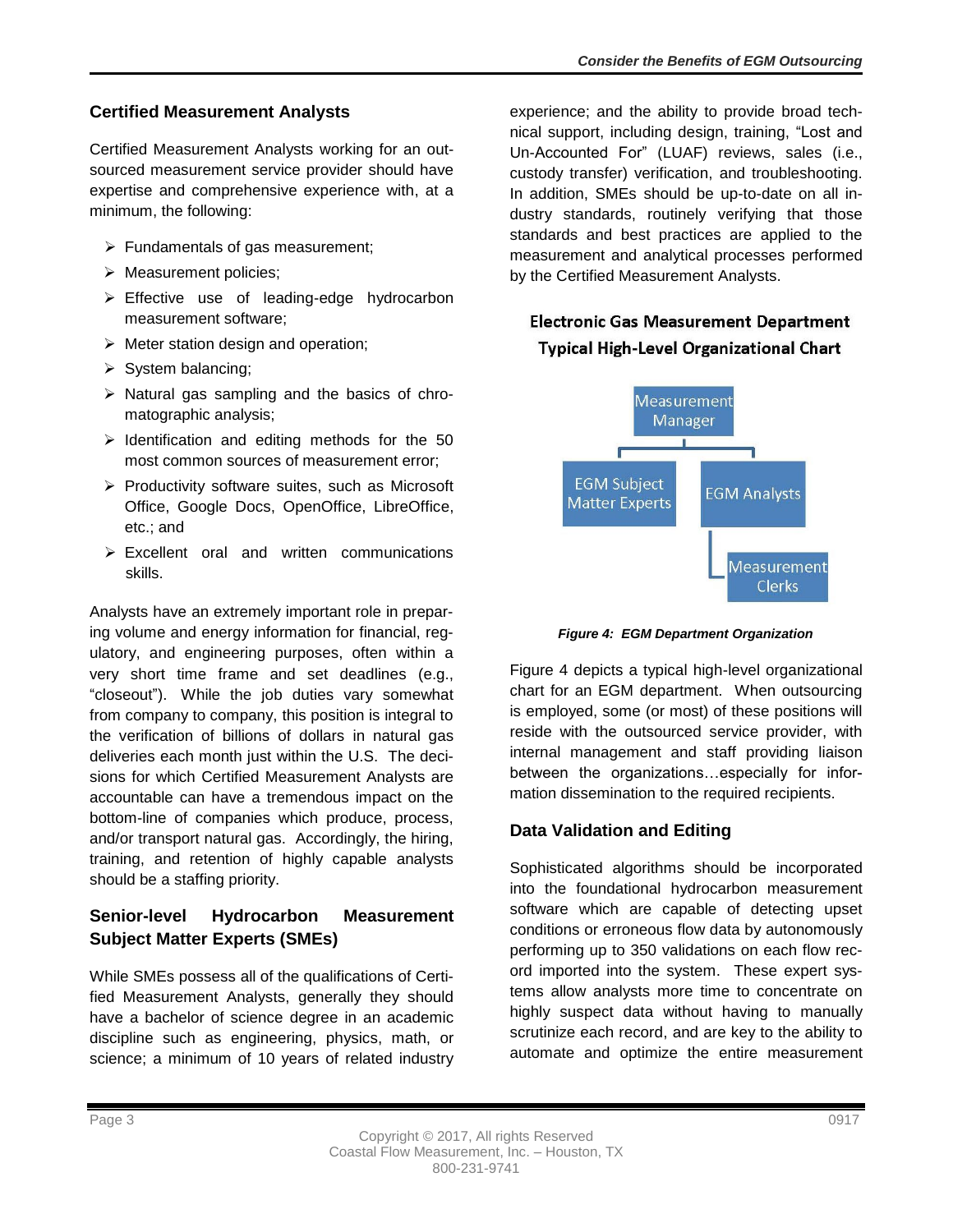process. Additional validation routines, parameters, and benchmarks that are used to identify suspect data and confirm the integrity of flow data include:

- $\triangleright$  Missing Data;
- $\triangleright$  Duplicate Data;
- > Expert Systems;
- > Meter Setup;
- ▶ Gas Quality;
- > Meter Inspection & Calibration; and
- $\triangleright$  System Balances.

Upon completion of the data validation and editing process, the original flow data, detailed edit logs, and finalized volume statements should be archived in accordance with industry standards for each station processed.

### **Automated Report Scheduling**

A Report Scheduler allows standard or custom reports and/or data extracts to be created and distributed on a user-specified interval which may include daily, weekly, and monthly options. When outsourcing EGM, a professional integrated measurement service should provide seamless electronic exports of accountable data into, at minimum, financial, regulatory, and engineering departments.

### **Web Access to Data & Reports**

Outsourced EGM service providers should allow for secure, flexible Internet-based access to current and historical report data on a 24x7 basis, including gas volume statements, lab analyses, system balances (where appropriate), as well as meter inspection and calibration reports. This offers a readily available, convenient means for sharing information with coworkers and entitled third-parties, while providing another resource for business continuity and disaster recovery processes.

## **Measurement Data Archiving**

Electronic gas measurement data should be archived according to API Chapter 21 Audit Trail requirements, providing assurance that flow data is stored in compliance with recommended industry standards in the event of an audit. Records are typically stored for a minimum of 7 years and fullservice outsource providers should offer this important capability.

### **Disaster Recovery and Business Continuity**

Disaster Recovery and Business Continuity (DR/BC) resources in support of EGM data processing must include redundancy as well as backups of critical systems and data. DR/BC systems must be fully synchronized with the exact software versions, service packs, and patches used in the production environment, and comprehensive disaster recovery testing must be conducted at least annually, and preferably multiple times every year. For EGM outsourcing service providers, effective DR/BC resources should be designed to protect client data while ensuring minimal systems downtime even in the event of a major outage or business disruption.

## **Cybersecurity**

Cybersecurity, including network security, is the function within information technologies (IT) that is responsible for monitoring and protecting network infrastructures and connected devices. Comprehensive provisions include protection for traditional networks, servers, and computers. And with the unbridled growth of the Industrial Internet of Things (IIoT) as well as myriad smart devices, cybersecurity must be a proactive, continuous process to defend against many attack vectors, including denial of service (DoS/DDoS), phishing/pharming, application-layer attacks, and unauthorized access.

Cybersecurity is maintained through a variety of means, including network access control to prevent intrusion to physical and virtual devices and the theft or destruction of company information.

Data is one of the most important business assets and the lack of data or network security leaves company and individual information at risk. Cybersecurity is a critical component of any system or